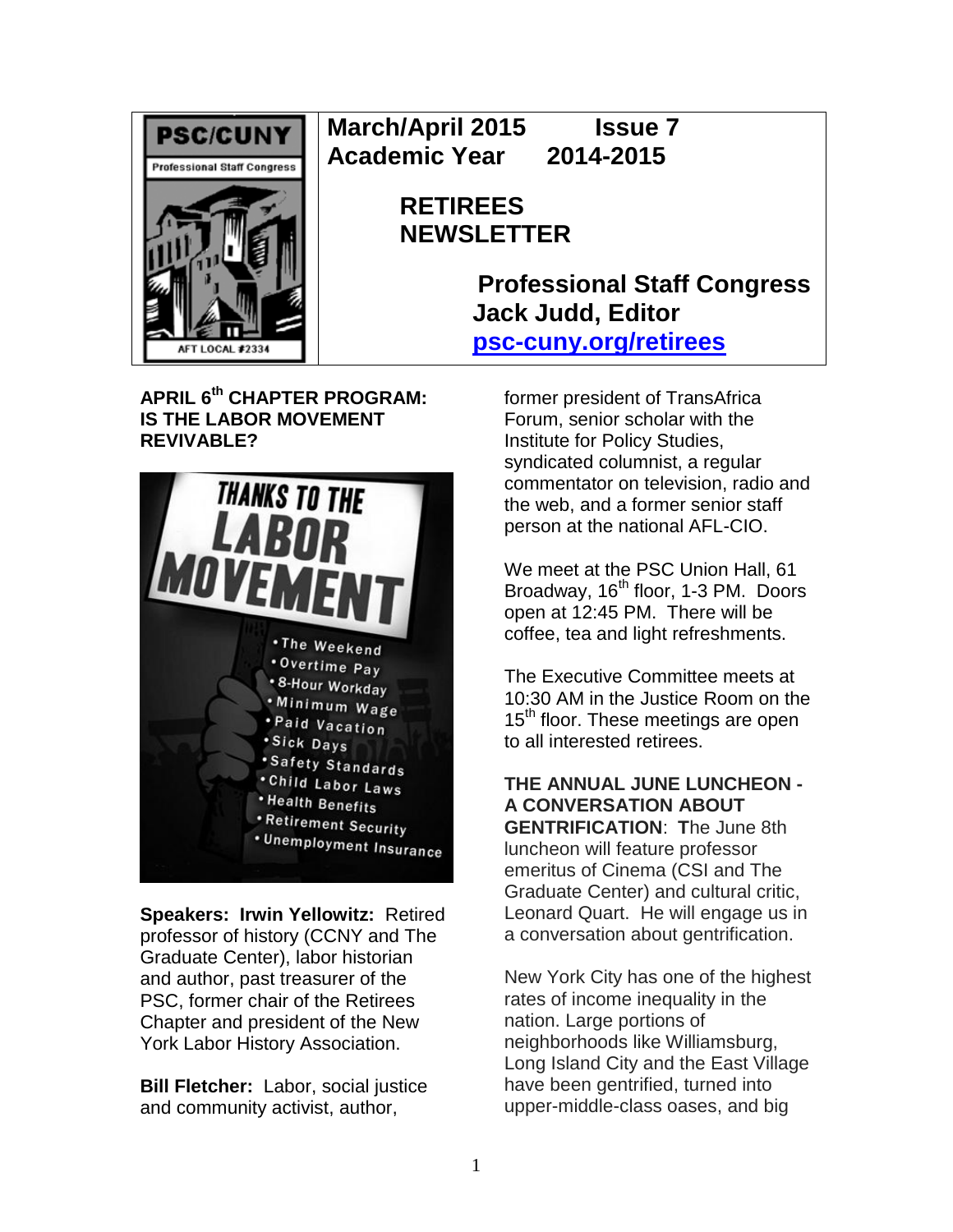money has taken over large pieces of Manhattan where even the upper middle class has been priced out. Clearly, there is a human cost to gentrification, but in some cases the restored buildings and new businesses will help revive both the city and neighborhood's economic life.

Professor Quart, a cultural and film critic writing in both academic and popular media, will look at the complexity of gentrification through its treatment in film and the mass media, as well as through a political, social and economic lens. His aim is to pose questions for what should be a lively discussion.



#### **An invitation and reservation form**

is included for those who receive the newsletter by U.S. Mail. Those receiving the newsletter by email, can view and print the invitation/reservation form at [tinyurl.com/Luncheon060815.](http://tinyurl.com/Luncheon060815) Send your luncheon checks and completed reservation form to the

PSC (address and event details are on the invitation).

The luncheon is Monday, June 8, 12:30 PM in the second floor faculty dining commons of John Jay's New Building, 899 Tenth Avenue. The best entrance of the New Building for the luncheon is on 11<sup>th</sup> Avenue between 58<sup>th</sup> & 59<sup>th</sup> Streets. Preceding the luncheon, there will be a coffee hour in the faculty lounge at 10:30 AM. followed by a report and discussion reviewing the activities and outreach of the chapter over the past year.

#### **SUMMARY OF MARCH 2nd CHAPTER PROGRAM.** *Joel*

*Berger, vice chairman of the Retirees Chapter, has prepared a summary of remarks made by Professor Carrolle Charles, the featured speaker at our March meeting.*

#### "**Is Haiti the Same as Congo?"**

Disaster and devastation make the headlines and television coverage. What lies underneath is usually ignored. In a provocative talk to the chapter at its March meeting, Carrolle Charles, associate professor of sociology at Baruch College asked, "Is Haiti the Same as Congo?"

The earthquake in Haiti on January 12, 2010 caused 200,000 deaths, with one million people being displaced. Women who sought refuge in the camps set up in Portau-Prince were vulnerable to sexual predators, according to United Nations reports and those of nongovernmental organizations, which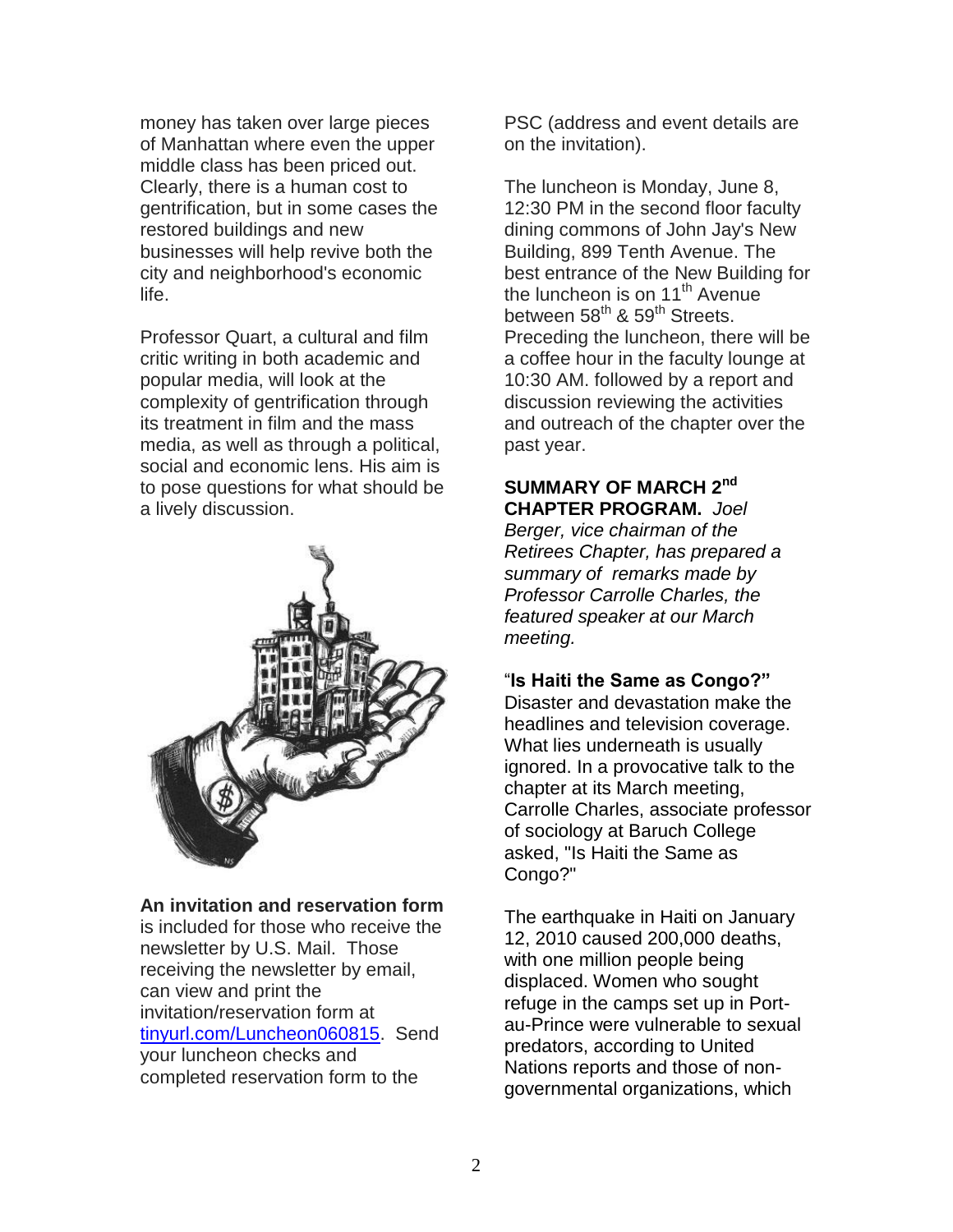documented the significant increase of rape in the aftermath of the earthquake. But there is disagreement about the number of cases. Reflecting upon statistics about rape in the United States and other countries, Professor Charles observed that rape is not something specific to Haiti.



Domestic violence and rape have been of continuing concerns of feminist organizations in Haiti. Through their efforts, rape was recognized as a criminal offense in Haiti in 2004. Yet, sexual assault persists, and has been identified as part of a "culture of violence." This is a constant issue for all women's organizations in Haiti, with rapes occurring too frequently.

Yet the situation is nowhere near what happened in the Congo during the civil war of 1998-2000. There rape was used as a weapon of war by soldiers on each side. "Now we don't hear anything more about the crisis." Professor Charles remarked that, "in the United States, out of every 100 rapes, only 40 get

reported, and only 10 lead to an arrest, and 8 get convicted. Every two minutes, another American is sexually assaulted; each year there are 230,868 victims of sexual assault." With Sweden, New Zealand, and Belgium among the five countries with the highest incidence of rape, Prof Charles asked, "What organization, within the United States or within the international community, would dare to say that Sweden, or Belgium, has a culture of violence?" She concluded by stating, "rape is not a unique Haitian phenomenon."

#### **MARTIN KAPLAN DIES AT 91**.

Professor Martin Kaplan, a member of the Biology Department at Queens College for over 40 years, and a longtime leader in the PSC, died recently at age 91.

Marty was an officer of the Retirees Chapter for more than a decade. Before his retirement in 1995, he had served for many years on the PSC Executive Council. His leadership role in PSC thus continued from inservice to retiree, and we benefited immensely from his wisdom and energy over several decades.

He also was a Trustee of the Belle Zeller Scholarship Fund. Marty had a strong interest in medical ethics, and when we interviewed finalists for the scholarship awards, many of whom aspired to be doctors, he would ask tough questions about medical ethics. He received some excellent replies, and some not so good responses, but all the students left the interview with an appreciation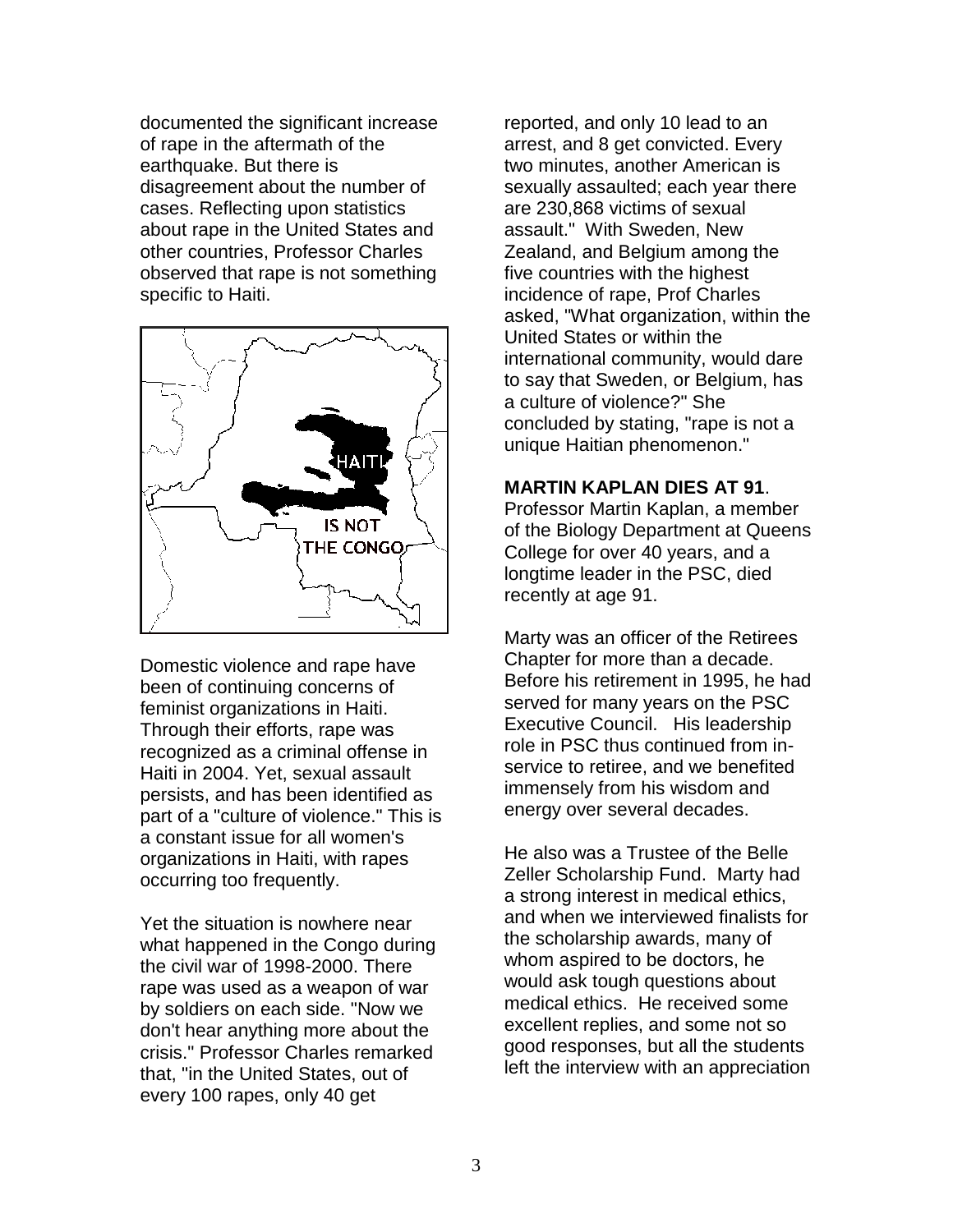for a vital subject that had not been on their radar.

Marty believed deeply that retirees had to be an integral part of the PSC. In a Clarion article, he argued that in-service and retired members of the union were linked in a lifelong continuum. As he put it so neatly: "we are all retirees in training."

Wearing another hat, Marty also was a member of the Executive Committee of the PSC-CUNY Welfare Fund during the 1980s and 1990s.

Those of us who knew Marty well liked him immensely. He had a keen, analytical mind that could cut to the essence of an issue. He also was a friendly, warm person, who always spoke well of others, and stressed the positive in any situation. The PSC Retirees Chapter regrets his passing, and we send condolences to his family.

#### *Irwin Yellowitz*

## **REDISCOVERY AND**

**RETIREMENT.** *We are instituting a new feature wherein retirees write about post-CUNY activities that have enhanced their wellbeing and joy in life. Retiree Renate Bridenthal inaugurates this Newsletter feature. If you would like to consider writing a brief piece on renewal or rediscovery in retirement, contact the newsletter editor, Jack Judd at*  jjudd18@optimum.net.

**Renewal in Music** *by Renate Bridenthal*

We all know that the joys of retirement include FREEDOM and FOUND TIME. The pleasure of sleeping late, lingering over a slow breakfast with the *New York Times*, reading books long deferred, seeing friends more often, getting out to theater, movies, museums, concerts. And maybe picking up again an activity beloved long ago but shelved under the pressure of a busy career.



For me, that has been piano. I played it very seriously from the ages of nine to seventeen, but had to give it up when I veered off onto the demanding intellectual trajectory that led me ultimately to teach at CUNY and, now, to our vibrant PSC Retirees Chapter. I have found it quite easy to resume, although certainly not at the level I had left off. Under the direction of kind and understanding teachers, I have found my love of music nurtured, my knowledge of it expanding, my technique improving. I've even lost much of my anxiety about performing for friends. Maybe we can't memorize the way we did in our youth, but I've seen even famous pianists keep their notes in front of them. Anyway, at this point in our lives, it's all about fun, love of music,